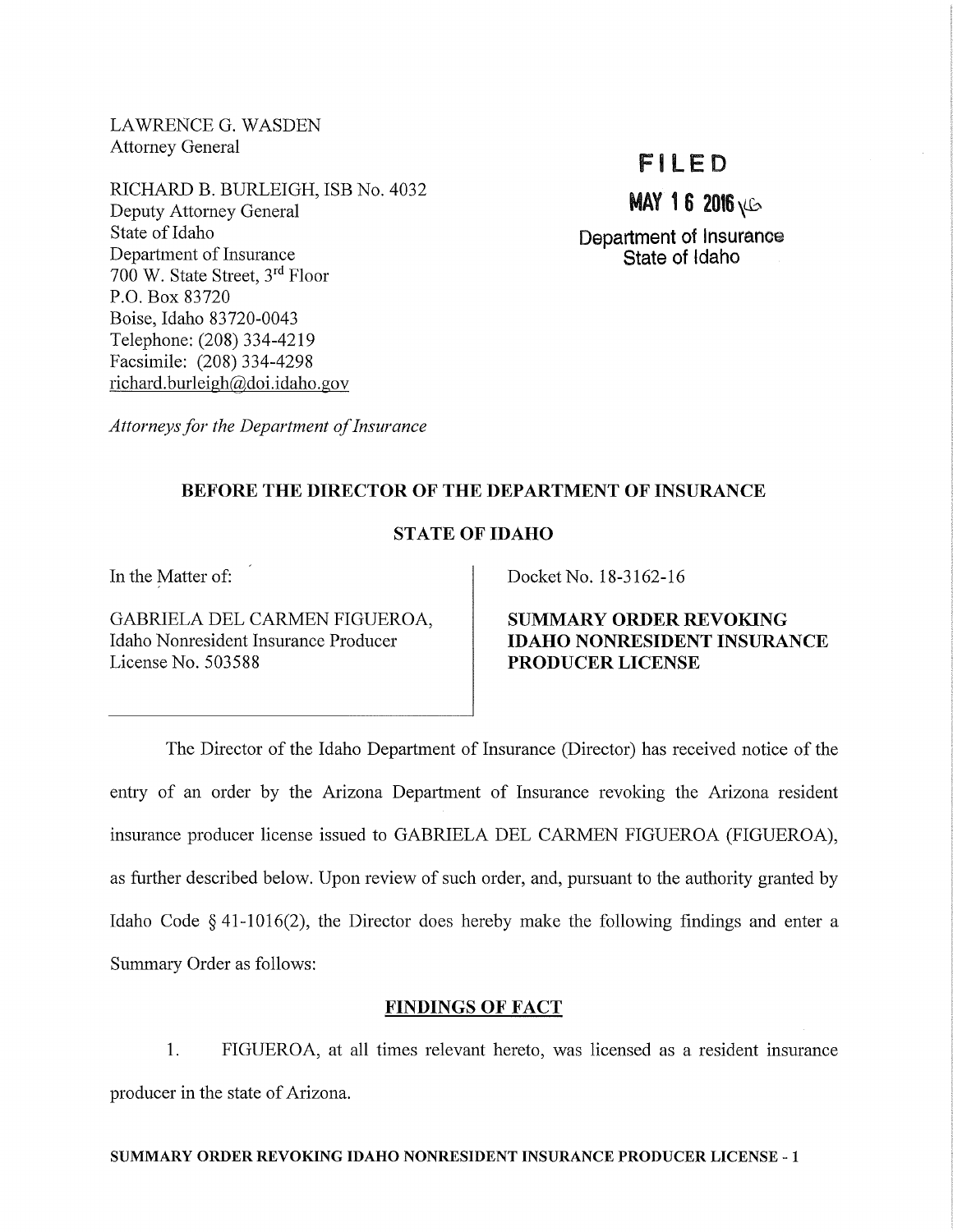2. On or about May 2, 2016, the Director of the Arizona Department of Insurance entered an order, in Case No. 15A-153-INS, immediately revoking FIGUEROA's Arizona resident insurance producer license based on the findings and conclusions of an administrative law judge assigned to the matter that FIGUEROA violated Arizona insurance law by failing to submit legible fingerprints as part of the required license application process.

3. FIGUEROA has been continuously licensed as an Idaho nomesident insurance producer, holding license number 503588 from the date of the initial issuance of such license on October 8, 2014, to the present date.

#### **CONCLUSIONS OF LAW**

4. Idaho Code § 41-1016(2) provides that the Director shall, without hearing, suspend for not more than twelve (12) months, or shall revoke or refuse to continue any insurance producer license issued under title **41,** chapter 10, Idaho Code, where the Director has received a final order of suspension, revocation or refusal to continue issued by the insurance regulatory official or court of jurisdiction of the licensee's home state. Based on the foregoing, the Director finds that the circumstances set forth above justify the revocation of FIGUEROA's Idaho nonresident insurance producer license, pursuant to Idaho Code § 41- 1016(2).

#### **ORDER**

NOW, THEREFORE, IT IS HEREBY ORDERED that Idaho Nonresident Insurance Producer License No. 503588 issued to FIGUEROA is hereby REVOKED, effective immediately.

IT IS FURTHER ORDERED, pursuant to Idaho Code § 41-1027(1), that FIGUEROA shall immediately return Idaho Nonresident Insurance Producer License No. 503588 to the Idaho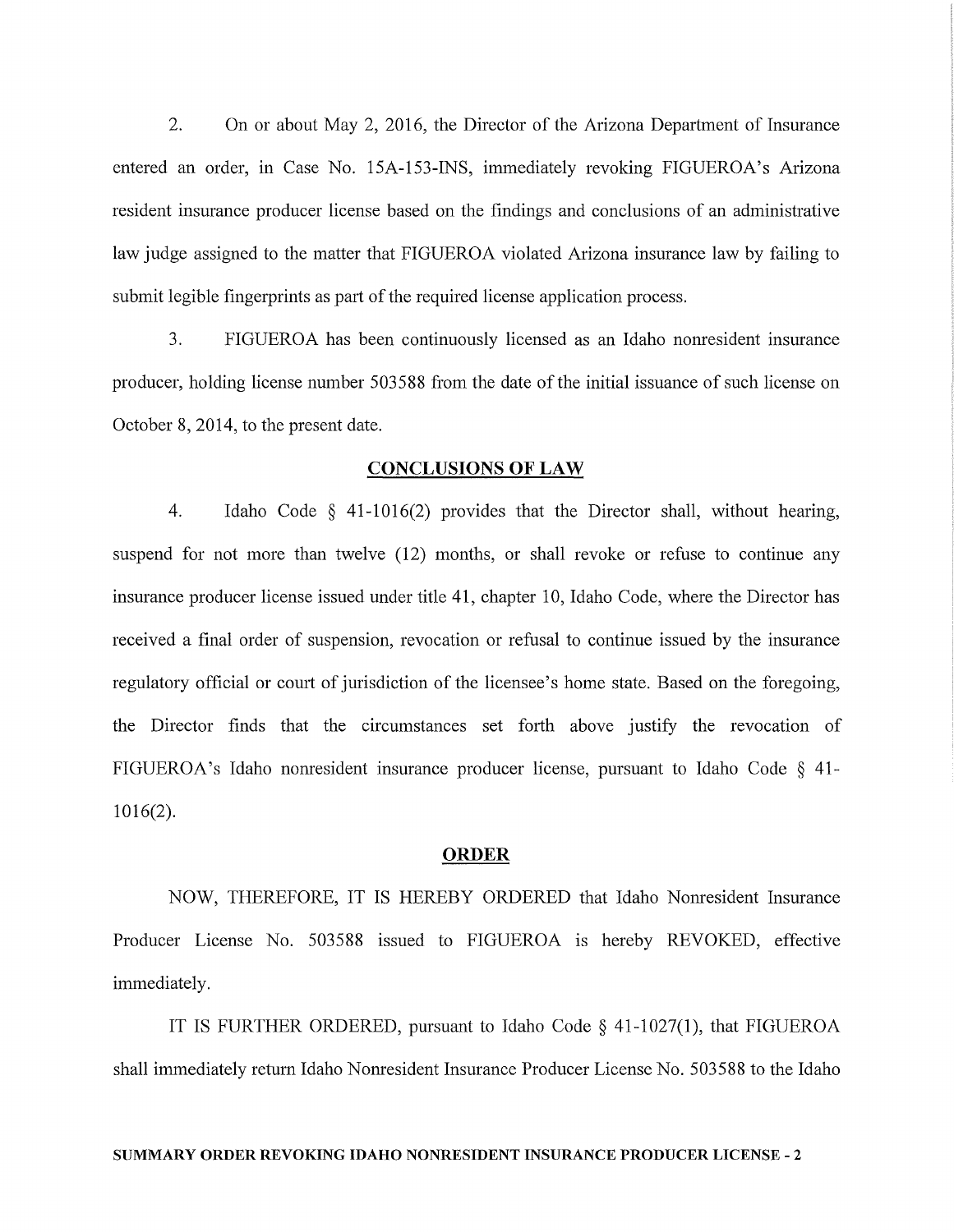Department of Insurance at the following address: 700 West State Street, P.O. Box 83720, Boise, Idaho, 83720-0043.

DATED this  $\iota$  day of May, 2016.

STATE OF IDAHO DEPARTMENT OF INSURANCE

DEAN CTMENT OF INSURANCE

Director

## NOTIFICATION REGARDING REPORTABLE PROCEEDINGS

This is considered a reportable administrative proceeding. As such, it is a public record and is public information that may be disclosed to other states and reported to companies by which you are actively appointed. This information will be reported to the National Association of Insurance Commissioners (NAIC) and will appear in the Idaho Department of Insurance's online searchable database. Be aware that this proceeding must be disclosed on any license application and must be reported to any and all states in which you hold an insurance license.

## NOTIFICATION OF RIGHTS

This is a final order of the Director. Any party may file a motion for reconsideration of this final order within fourteen (14) days of the service date of this order. The agency will dispose of the petition for reconsideration within twenty-one (21) days of its receipt, or the petition will be considered denied by operation of law. *See* Idaho Code § 67-5246(4).

Pursuant to Idaho Code §§ 67-5270 and 67-5272, any party aggrieved by this final order may appeal this order by filing a petition in the district court of the county in which:

i. A hearing was held,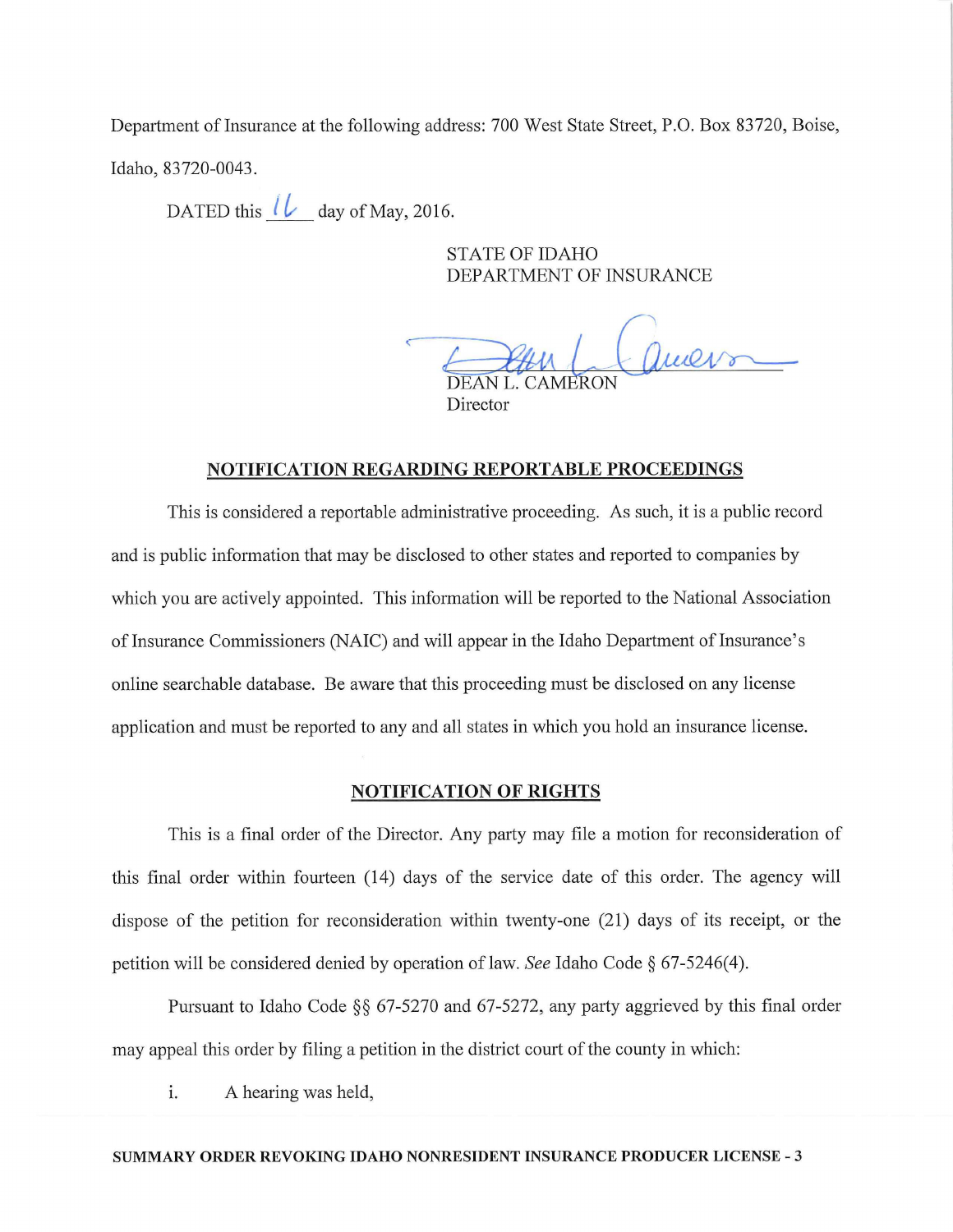- ii. The final agency action was taken,
- iii. The party seeking review of the order resides, or operates its principal place of business in Idaho, or
- iv. The real property or personal property that was the subject of the agency action is located.

An appeal must be filed within twenty-eight (28) days of (a) the service date of this final order, (b) an order denying petition for reconsideration, or (c) the failure within twenty-one  $(21)$ days to grant or deny a petition for reconsideration, whichever is later. *See* Idaho Code  $§ 67-5273$ . The filing of an appeal to district court does not itself stay the effectiveness or enforcement of the order under appeal.